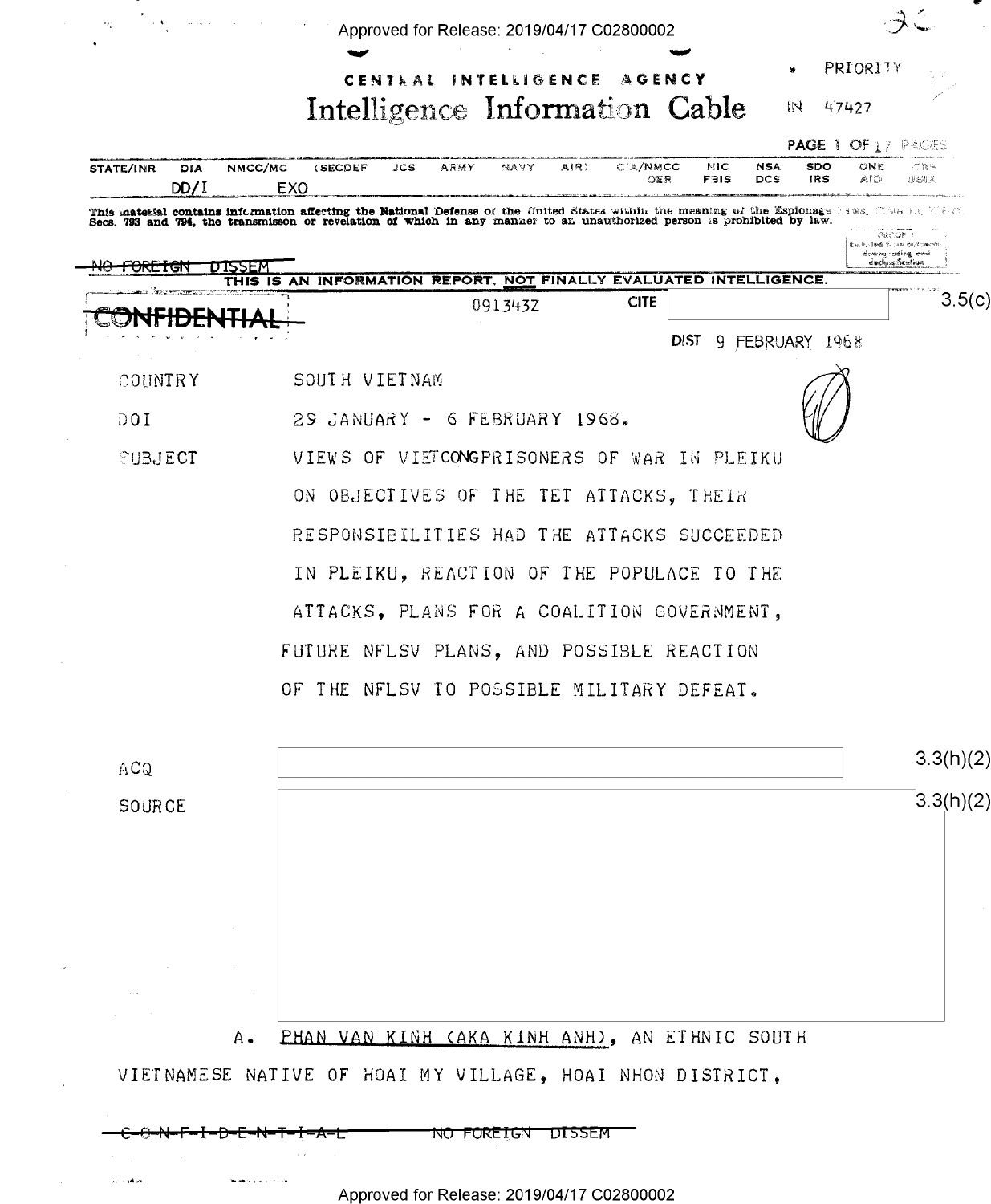|        |                                                                                     | Approved for Release: 2019/04/17 C02800002 |                                                                                                     | $\mathbb{N}$ | 47427              | 3.5(c)    |
|--------|-------------------------------------------------------------------------------------|--------------------------------------------|-----------------------------------------------------------------------------------------------------|--------------|--------------------|-----------|
|        |                                                                                     |                                            |                                                                                                     |              |                    |           |
|        |                                                                                     |                                            |                                                                                                     |              | PAGE 2 OF 17 PAGES |           |
|        |                                                                                     |                                            |                                                                                                     |              |                    |           |
|        | C <del>-O-N-F-I-D-E-IV-T-I-A-I</del><br><i>(classification) (dissem combinal</i> ») | अर्<br>্য হতা ব                            | ا گیا<br>لاسات في،<br><b>Nota-Ennancem, Menter Louis (1922) - The Condition (1922) - Louis (193</b> |              |                    |           |
|        |                                                                                     |                                            |                                                                                                     |              |                    | 3.3(h)(2) |
|        |                                                                                     |                                            |                                                                                                     |              |                    |           |
|        |                                                                                     |                                            |                                                                                                     |              |                    |           |
|        |                                                                                     |                                            |                                                                                                     |              |                    |           |
|        |                                                                                     |                                            |                                                                                                     |              |                    |           |
|        |                                                                                     |                                            |                                                                                                     |              |                    |           |
|        |                                                                                     |                                            |                                                                                                     |              |                    |           |
|        |                                                                                     |                                            |                                                                                                     |              |                    |           |
|        |                                                                                     |                                            |                                                                                                     |              |                    |           |
|        |                                                                                     |                                            |                                                                                                     |              |                    |           |
|        |                                                                                     |                                            |                                                                                                     |              |                    |           |
|        |                                                                                     |                                            |                                                                                                     |              |                    |           |
|        |                                                                                     |                                            |                                                                                                     |              |                    |           |
|        |                                                                                     |                                            |                                                                                                     |              |                    |           |
|        |                                                                                     |                                            |                                                                                                     |              |                    |           |
|        |                                                                                     |                                            |                                                                                                     |              |                    |           |
|        |                                                                                     |                                            |                                                                                                     |              |                    |           |
|        |                                                                                     |                                            |                                                                                                     |              |                    |           |
|        |                                                                                     |                                            |                                                                                                     |              |                    |           |
|        |                                                                                     |                                            |                                                                                                     |              |                    |           |
|        |                                                                                     |                                            |                                                                                                     |              |                    |           |
|        |                                                                                     |                                            |                                                                                                     |              |                    |           |
|        |                                                                                     |                                            |                                                                                                     |              |                    |           |
|        |                                                                                     |                                            |                                                                                                     |              |                    |           |
| $\sim$ |                                                                                     |                                            |                                                                                                     |              |                    |           |
|        |                                                                                     |                                            |                                                                                                     |              |                    |           |
|        | <del>ᢗ᠇᠐᠆N╾<b></b>ᠮ╾Ī╼₯᠊ᢄ᠆N╾ᢪ╾ᠮ╼₳╍ᡫ</del>                                           | NO FOREIGN DISSEM                          |                                                                                                     |              |                    |           |
|        |                                                                                     |                                            |                                                                                                     |              |                    |           |
|        |                                                                                     |                                            |                                                                                                     |              |                    |           |
|        |                                                                                     | <b>College College</b>                     | the control of the control of the control                                                           |              |                    |           |

 $\hat{\boldsymbol{\theta}}$ 

 $\omega_{\rm{p}}$  .  $\mathcal{L}^{\mathcal{L}}$ 

Approved for Release: 2019/04/17 C02800002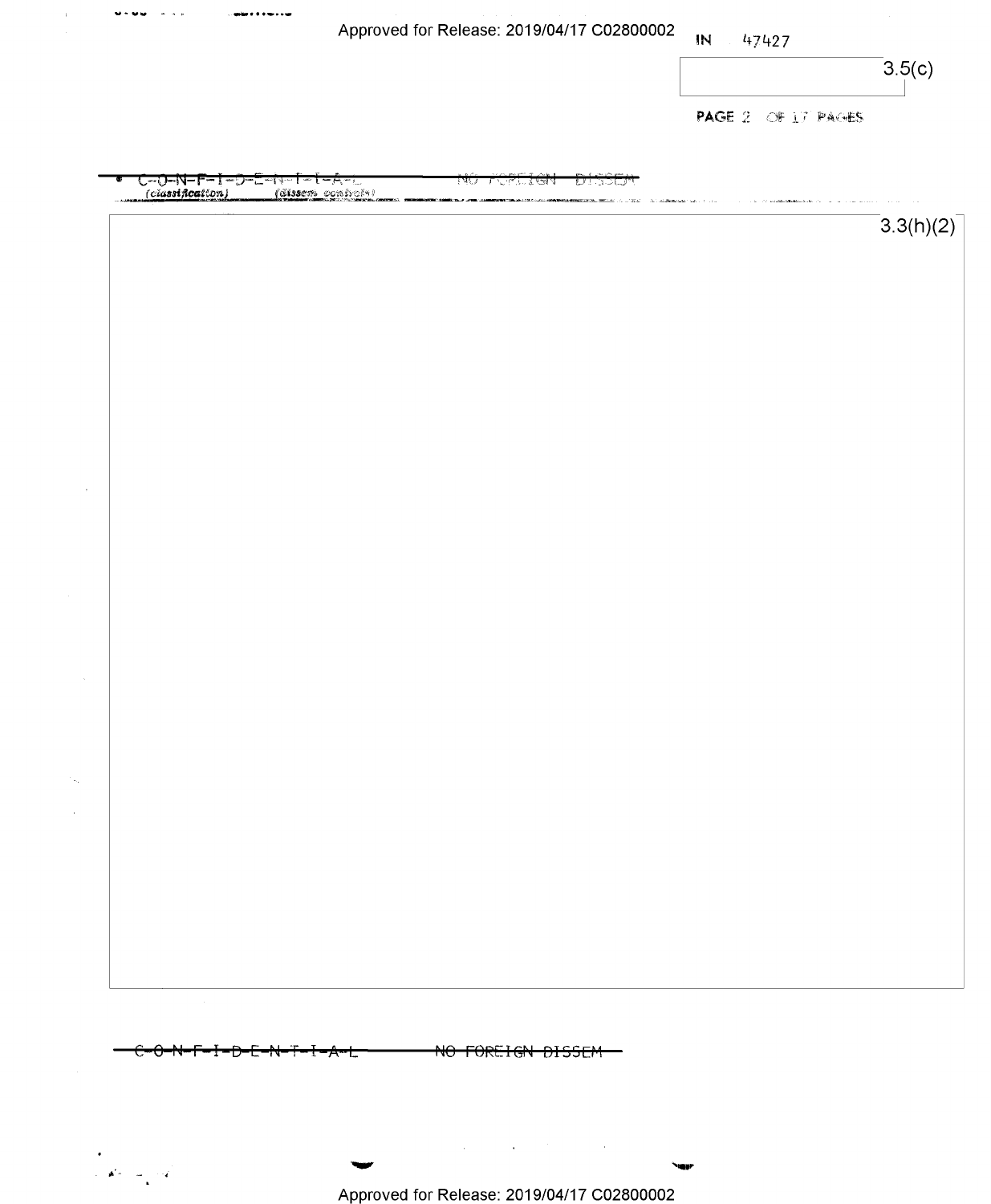|  | $\blacktriangleright$<br>.47427 |
|--|---------------------------------|
|  | 3.5(c)                          |
|  | PAGE 3 OF 17 PAGES              |

 $3.3(h)(2)$ 

| $D-E-N+I-A+$<br>$\sim$ $\sim$ $\mu$<br>(classification)<br>(dissem controls) | NO CODETALL<br><b>DISSEM</b><br>11 <del>0 1 010 1 011</del> |                                                                                                           |
|------------------------------------------------------------------------------|-------------------------------------------------------------|-----------------------------------------------------------------------------------------------------------|
|                                                                              |                                                             | <b>MORTZ &amp; MORTHAM IN AN AMARCHIVE, "IN A BURGER OF A BURGER OF A BURGER OF A BURGER</b><br>3.3(h)(2) |
|                                                                              |                                                             |                                                                                                           |
|                                                                              |                                                             |                                                                                                           |
|                                                                              |                                                             |                                                                                                           |
|                                                                              |                                                             |                                                                                                           |
| $\sim$<br>and a state                                                        |                                                             |                                                                                                           |

1- ASKED WHAT THEY WERE TOLD WAS THE OBJECTIVE OF THE TET COUNTRY-WIDE ATTACKS IN SOUTH VIETNAM, WHICH BEGAN ON 29 JANUARY 1968, THE PRISONERS ANSWERED AS FOLLOWS:

THE MISSION WAS TO  $A$ . (1) ATTACK AND DEFEAT THE GOVERNMENT OF VIETNAM (GVN) AND ALLIED ARMED FORCES; (2) ENCOURAGE TO JOIN THE REVOLUTION ALL THOSE ELEMENTS WHO HAVE NOT UP TO THIS POINT ACTIVELY PARTICIPATED IN THE REVOLUTION, SUCH AS THE LARGE CIVILIAN MASSES IN THE CITIES, AND ALL OTHER GROUPS WHO FOR ONE REASON OR ANOTHER HAVE BEEN LIMITED OR COMPLETELY RESTRICTED FROM ACTIVELY PARTICIPATING IN THE REVOLUTION; (3) ESTABLISH FAVORABLE POLITICAL CONDITIONS FOR ALL THOSE ELEMENTS WHO ACTIVELY SUPPORT THE ESTABLISHMENT OF A COALITION GOVERNMENT. IN THE PARTICULAR ATTACK ON PLEIKU THE OBJECTIVE WAS TO ENTER 같은 일

—€=O=N=F—I—D=E—N—T—I-A=L <del>NO FOREIGN DISSEM</del>

 $\sim$   $^2$ 

 $\frac{1}{\sqrt{2}}$ 

 $\gamma$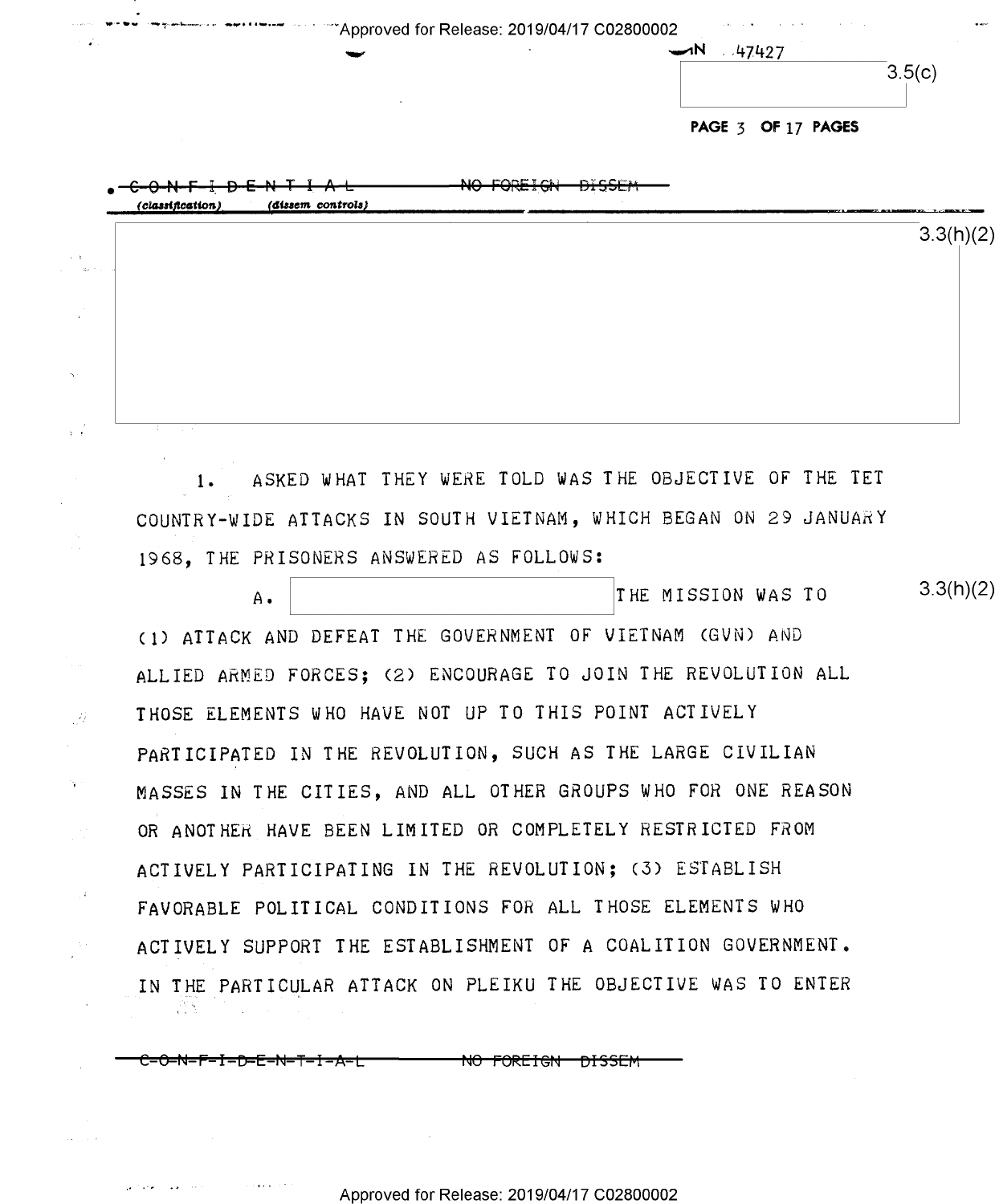$0 - 06$ 

 $\mathcal{L}$ 

 $\label{eq:1} \omega_{\mathcal{P}}(\omega_{\mathcal{P}}) = \omega^{-1/2} \omega_{\mathcal{P}} \,.$ 

 $\omega$ 

sial i raine

 ${\sf IN}$ 47427

|  | 1<br>. э<br>L |
|--|---------------|

PAGE 4 OF 17 PAGES

|                                  | PLEIKU AND. AFTER SECURING THE AREA, ORGANIZE ALL ELEMENTS     |           |
|----------------------------------|----------------------------------------------------------------|-----------|
|                                  | WITHIN THE CITY TO AGITATE ACTIVELY FOR THE ESTABLISHMENT OF   |           |
| A COALITION GOVERNEMENT.         |                                                                |           |
| $B -$                            | THE OBJECTIVE                                                  | 3.3(h)(2) |
|                                  | OF THE COUNTRY-WIDE ATTACKS WAS TO LIBERATE ALL OF SOUTH       |           |
|                                  | VIETNAM. IN THE CASE OF PLEIKU, THIS WOULD BE DONE BY THE      |           |
|                                  | LIBERATION ARMED FORCES ENTERING PLEIKU, STOPPING ALL TRAFFIC, |           |
| AND STAGING MASS DEMONSTRATIONS. |                                                                |           |
| $C_{\bullet}$                    |                                                                | 3.3(h)(2) |
|                                  | AFTER THE                                                      |           |
| INITIAL ATTACK,                  | WAS TO PARTICIPATE IN DEMONSTRATIONS                           |           |
|                                  | ALONG HIGHWAY 19 AND THAT HE WAS TO HELP LEAD THE PEOPLE INTO  |           |
| PLEIKU CITY.                     | T HE<br>DEMONSTRATIONS WOULD                                   |           |
|                                  | OCCUR WHILE THE LIBERATION ARMED FORCES WERE LIBERATING        |           |
| PLEIKU AND ALL OF VIETNAM.       |                                                                |           |
| $D$ .                            | T HE                                                           | 3.3(h)(2) |
|                                  | OBJECTIVE OF THE ATTACKS IN PIEIKU AND MANY OTHER PROVINCES    |           |
|                                  | WAS TO LIBERATE BOTH MILITARY REGION 5 AND ALL THE REST OF     |           |
| SOUTH VIETNAM.                   |                                                                |           |

Approved for Release: 2019/04/17 C02800002

 $\alpha$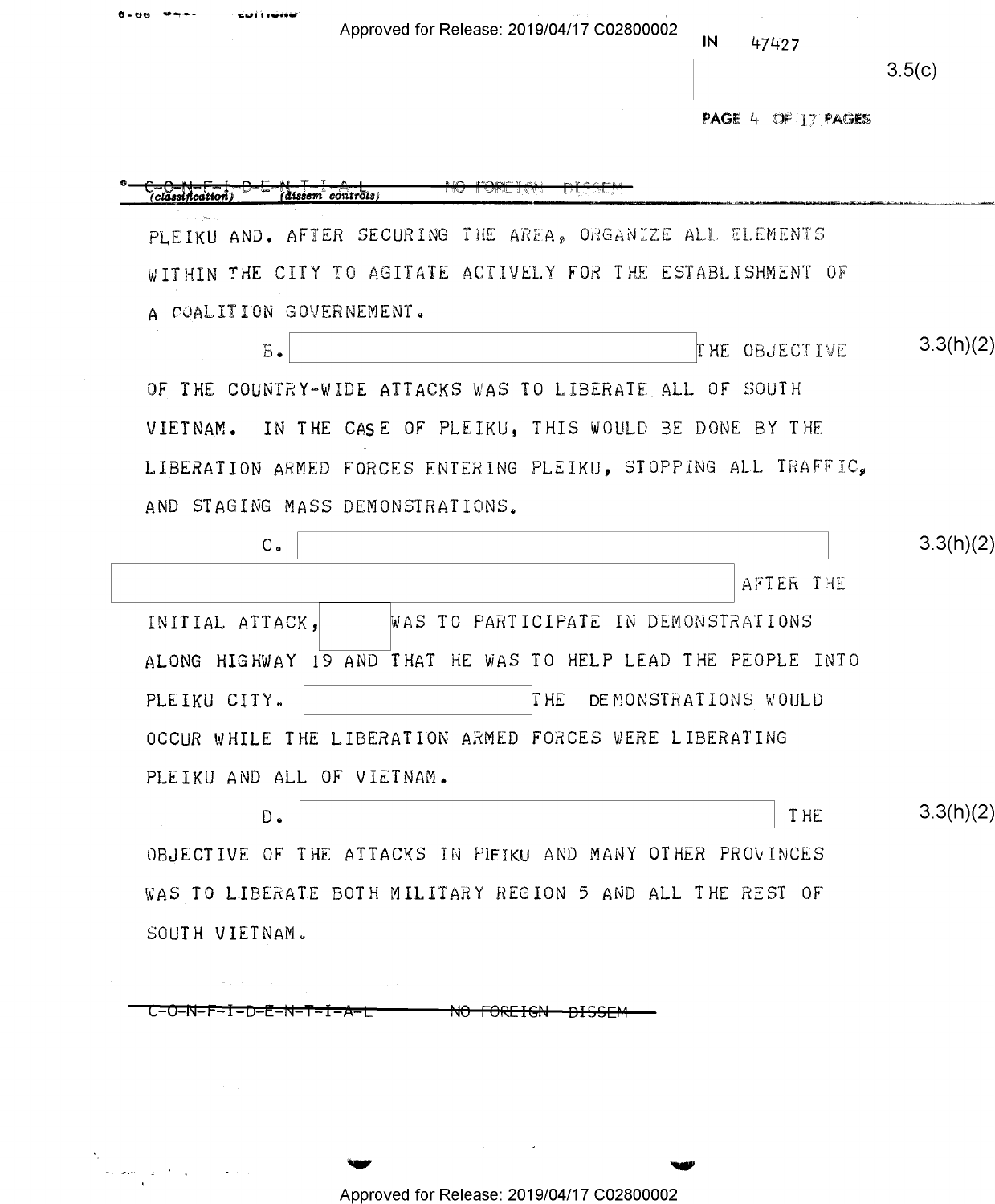| <b>Service</b> | Approved for Release: 2019/04/17 C02800002 |                           |        |
|----------------|--------------------------------------------|---------------------------|--------|
|                |                                            | 47427<br><b>Telephone</b> | 3.5(c) |
|                |                                            | PAGE 5 OF 17 PAGES        |        |



COULD BE FORMED.

**DISSEN** C=0=N=F=1=D=E=N=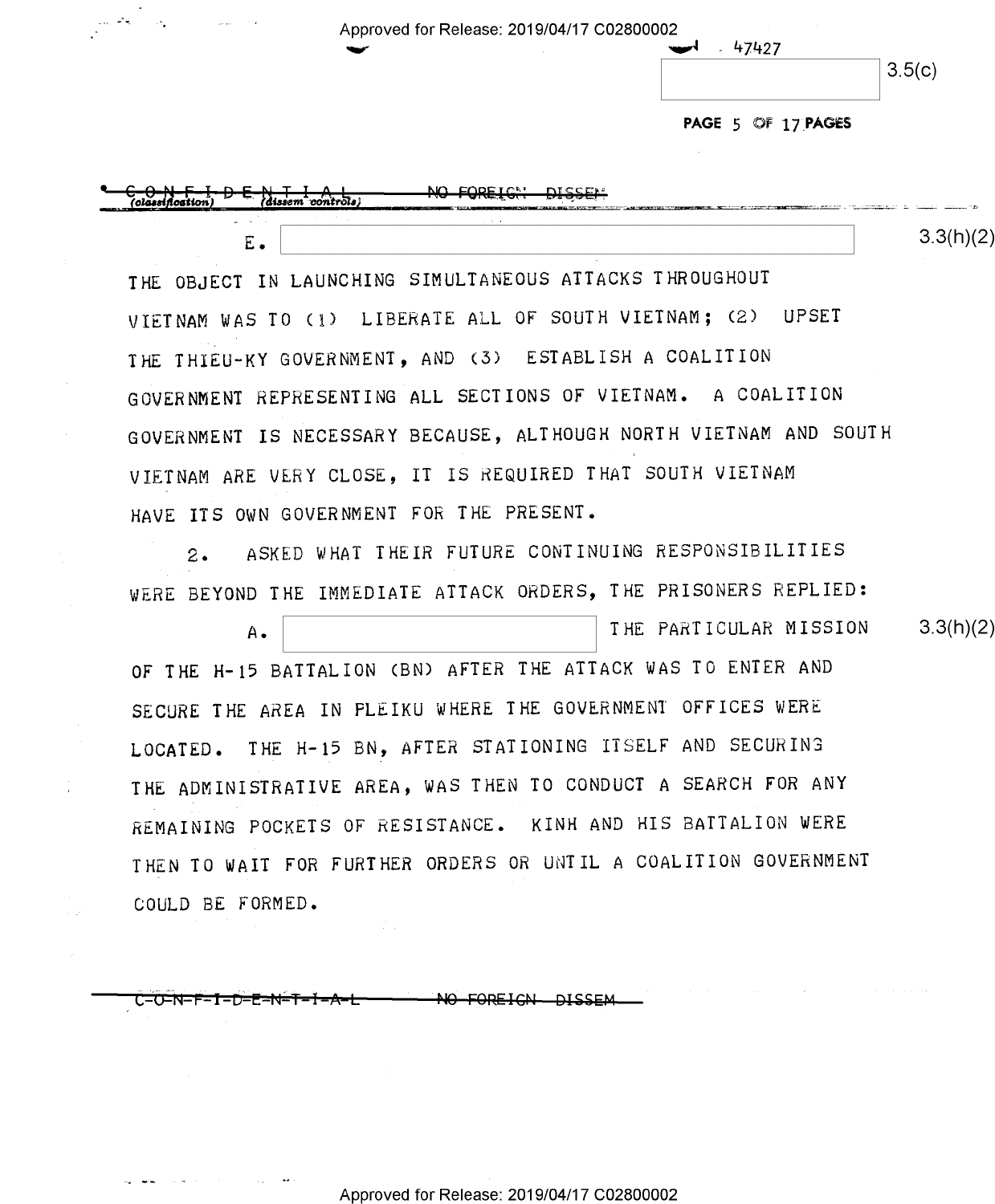| Approved for Release: 2019/04/17 C02800002 | ΙN | 117107             | 3.5(c) |
|--------------------------------------------|----|--------------------|--------|
|                                            |    | PAGE 6 OF 17 PAGES |        |

*(classification)* (dissem controls)  $\mathbf{r}$  $3.3(h)(2)$ ON THE MORNING FOLLOWING THE ATTACK, KY WAS TO PARTICIPATE IN BRINGING INTO PLEIKU CITY ALL OF THE PEOPLE IN SURROUNDING, NEAR-BY AREAS AND SEND THEM TO VARIOUS COLLECTION POINTS THROUGHOUT THE CITY WHERE POLITICAL CADRES WOULD EXPLAIN TO THEM THE REASON FOR THEIR LIBERATION. FOLLOWING THE POLITICAL LECTURES, THE COMMANDER WOULD ARRIVE IN THE CITY TO ISSUE FURTHER ORDERS TO THE LIBERATION FORCES AND THE PEOPLE. INSTRUCTIONS WERE TO GO TO PROVINCE  $C_{\bullet}$  $3.3(h)(2)$ HEADQUARTERS AFTER THE ATTACK AND INITIATE THE POLITICAL STRUGGLE. CONCURRENTLY, HE WAS TO COORDINATE WITH THE LIBERATION ARMED FORCES AND THE STAFF OF PLEIKU PROVINCE HEADQUARTERS ON PLANS TO CELEBRATE THE LIBERATION.  $3.3(h)(2)$ FOLLOWING THE ATTACK,  $D -$ TO GO TO THE OUTLYING AREAS OF PLEIKU AND EXHORT THE PEOPLE TO COME INTO PLEIKU, WHERE THEY WERE TO ATTEND POLITICA. LECTURES.

NO FOREIGN

 $\omega_{\rm{eff}}$  ,  $\omega_{\rm{eff}}$ 

Approved for Release: 2019/04/17 C02800002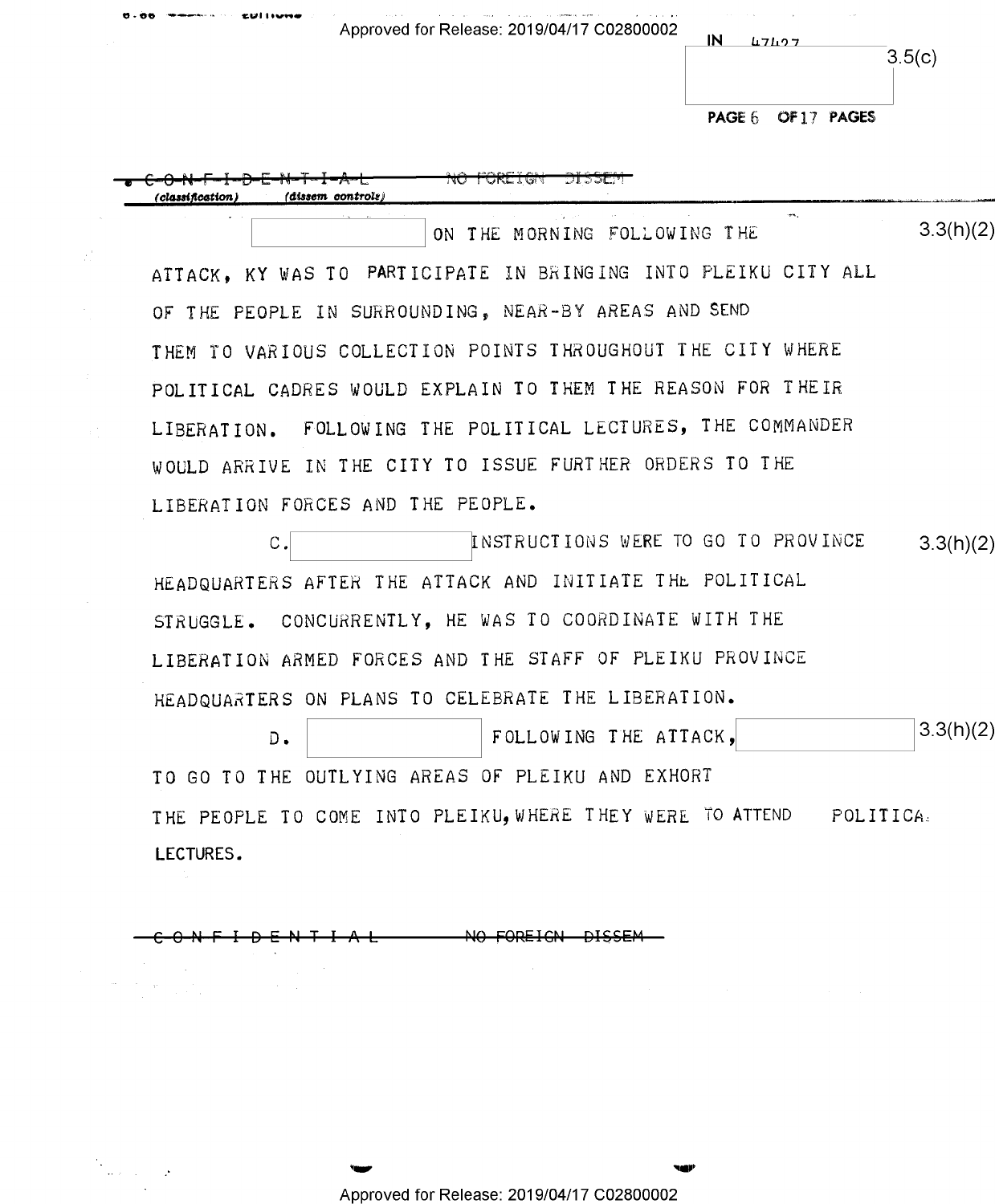| Approved for Release: 2019/04/17 C02800002                     | 47427<br>$\blacktriangleright$ IN |
|----------------------------------------------------------------|-----------------------------------|
|                                                                | 3.5(c)                            |
|                                                                | PAGE 7 OF 17 PAGES                |
| (cl <b>assificatio</b> n)<br>(dissem controls)                 |                                   |
| المتعلق والأراجي<br>riju (zapred komponiji)<br>Ε.              | 3.3(h)(2)<br>FOLLOWING THE ATTACK |
| WAS TO MEET WITH A NUMBER OF COMRADES AND PEOPLE TO ORGANIZE   |                                   |
| POLITICAL MEETINGS. HE WAS THEN TO ORGANIZE THE WOMAN'S,       |                                   |
| YOUTH, AND FARMERS' GROUPS AND INITIATE POLITICAL LECTURES     |                                   |
| FOR THEM IN WHICH IT WOULD BE EXPLAINED THAT THE PURPOSE       |                                   |
| OF THE REVOLUTION WAS TO ACHIEVE PEACE IN VIETNAM, UNDER       |                                   |
| THE VIETNAMESE AND THE MONTAGNARDS, AND ESTABLISH A GOVERNMENT |                                   |

ASKED IF THEY WERE TOLD AND IF THEY BELIEVED THAT  $3.$ 

REUNIFICATION WITH NORTH VIETNAM.

IN SOUTH VIETNAM WHICH WOULD EVENTUALLY BRING ABOUT

苦臭

ΛŊ.

 $\hat{\mathcal{N}}$ 

 $\chi^2$  .

fuz

 $\frac{1}{\lambda_0}=\frac{1}{\lambda_0}$ 

 $\mathcal{N}_\text{L}$ 

THE POPULATION WOULD JOIN ANY GENERAL UPRISING AGAINST THE GVN AND THE AMERICAN FORCES, THEY ANSWERED AS FOLLOWS:

 $3.3(h)(2)$  $A -$ POLITICAL CADRES HAD TOLD HIM AND HE BELIEVED TFAT AFTER LIBERATION ARMED FORCES HAD ENTERED THE CITY OF PLEIKU AND THE FIGHTING HAD ENDED, THE POPULACE WOULD EMERGE FROM THEIR HOUSES, STAGE MASS DEMONSTRATIONS, AND PARTICIPATE IN THE MEETINGS WHICH WERE TO BE HELD.

 $3.3(h)(2)$  $B -$ HE WAS OFSIMILAR MIND PERSONALLY, THAT 90 PERCENT OF THE PEOPLE SINCERELY WISHED TO BE LIBERATED AND THAT WHEN A LARGE BODY

 $C = 0 - N - F - I - D - F - N - I - I - A - I$ NO FODETCN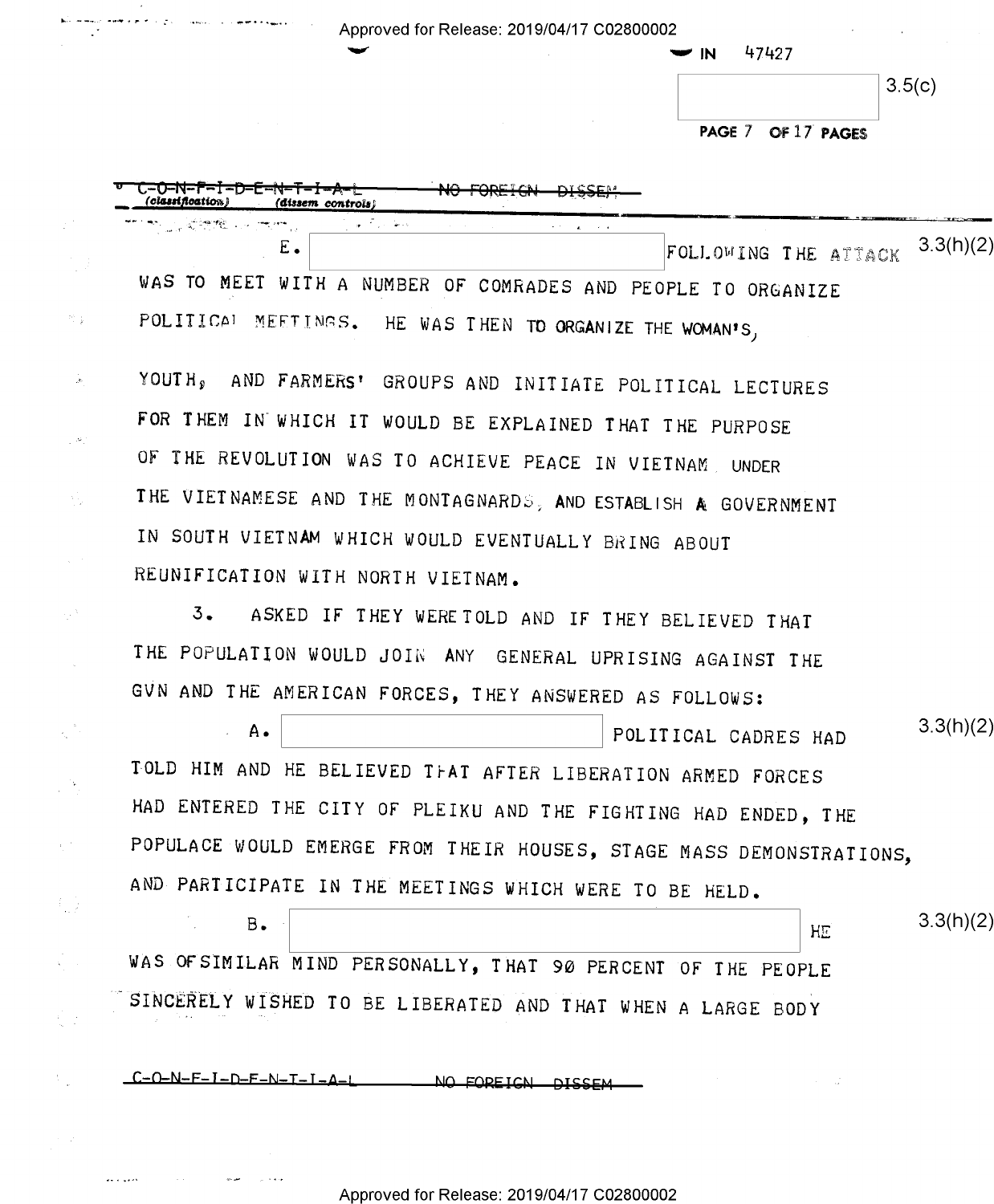Approved for Release: 2019/04/17 C02800002 IN 47427

×,

an<br>Sin⊁

لنوا

 $\mathcal{A}$ 

a Pra

 $\bar{\zeta}$ 

 $\mathbf{r}$ 

 $\mathcal{A}^{(1)}$ 

 $3.5(c)$ 

PAGE 8 OF 17 PAGES

 $\mathcal{O}(\mathcal{A}^{\mathcal{A}})$  and  $\mathcal{O}(\mathcal{A}^{\mathcal{A}})$  , where  $\mathcal{O}(\mathcal{A}^{\mathcal{A}})$  are the set of  $\mathcal{A}$ 

| (dissem controls)<br>(classification)                          |           |
|----------------------------------------------------------------|-----------|
| OF LIBERATION FORCES WERE PRESENT, THESE 90 PERCENT WOULD JOIN |           |
| THE REVOLUTION. AS TO WHY HE AND MANY SOLDIERS BELIEVED THE    |           |
| PEOPLE WOULD JOIN IN AN UPRISING, HE SAID MANY PEOPLE, EVEN    |           |
| THOUGH UNARMED, JOINED THE TROOPS MARCHING INTO THE CITY.      |           |
| THIS WAS BECAUSE THEY BELIEVED THAT THE LIBERATION ARMED       |           |
| FORCES WOULD SUCCEED.                                          |           |
| THE PEOPLE WOULD<br>$C -$                                      | 3.3(h)(2) |
| PARTICIPATE IN THE LIBERATION OF PLEIKU. AT THE TIME           |           |
| HE BEGAN HIS MARCH INTO THE CITY HE BELIEVED THAT IF THE       |           |
| BATTLE WAS INDECISIVE, THOSE PEOPLE MARCHING WITH THE TROOPS   |           |
| WOULD BE KILLED OR CAPTURED BY GOVERNMENT TROOPS.              |           |
| FOLLOWING<br>$D$ .                                             | 3.3(h)(2) |
| THE LIBERATION OF PLEIKU THE PEOPLE WERE TO ENTER THE CITY.    |           |
| HE HAD NO IDEA HOW MANY PEOPLE WOULD PARTICIPATE.              |           |
| HE BELIEVED, HOWEVER, THAT THE MAJORITY OF THE PEOPLE WANTED   |           |
| VERY MUCH TO BE LIBERATED.                                     |           |
| WAS TOLD BY A POLITICAL CADRE<br>$\mathbf E$ .                 | 3.3(h)(2) |
| THAT FOLLOWING THE LIBERATION OF PLEIKU THE POPULACE WOULD     |           |
| BE ORGANIZED FOR A "CELEBRATION" AND BROUGHT INTO THE CITY.    |           |
| IN HIS OPINION, THE SUPPORT OF THE POPULACE DEPENDED ON THE    |           |
| SUCCESS OF THE LIBERATION.                                     |           |

Approved for Release: 2019/04/17 C02800002

in the contract of the contract of the contract of the contract of the contract of the contract of the contract of the contract of the contract of the contract of the contract of the contract of the contract of the contra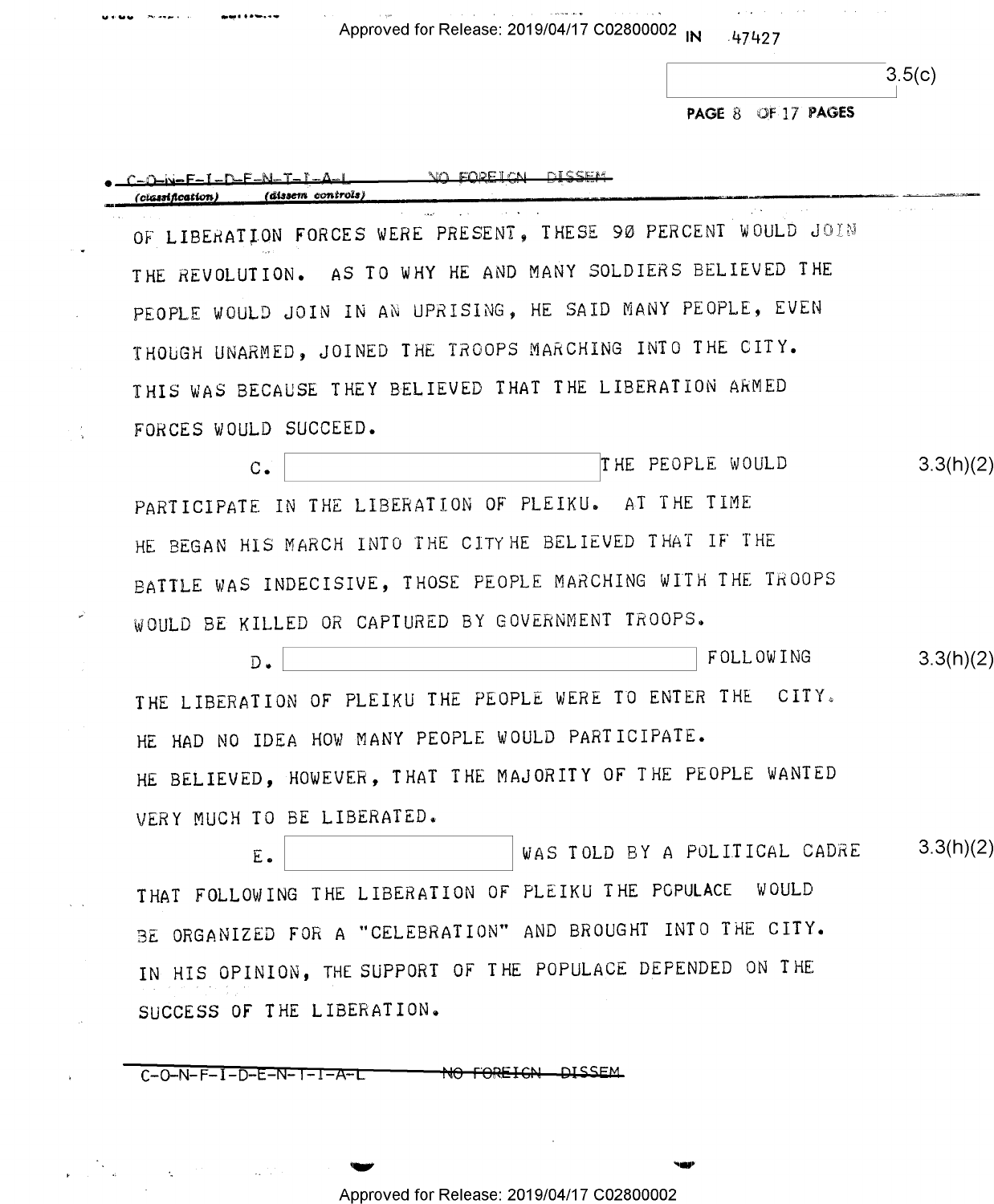$3.5(c)$ 

PAGE 9 OF 17 PAGES

47427

NO FOREICN <u>nicc</u> *Classification* (dissem controls)

 $\frac{1}{1}$ 

ASKED WHAT ACTUAL SUPPORT THEY RECEIVED FROM 4. THE POPULACE. THEY REPLIED:

 $3.3(h)(2)$ THE PEOPLE GAVE NO SUPPORT. ACTIVE Α. OR PASSIVE. TO THE LIBERATION FORCES, INSOFAR AS HE WAS HE BELIEVED THE PEOPLE STAYED IN THEIR HOUSES AWARE. BECAUSE THEY WERE AFRAID OF ALLIED ARTILLERY AND AIRSTRIKES. HE DID NOT BELIEVE THEY WERE AFRAID OF THE LIBERATION FORCES.

 $3.3(h)(2)$ FROM THE TIME MARCHING  $B$ . TOWARD PLEIKU UNTIL THE TIME HE WAS CAPTURED, ABOUT A THREE-AND-ONE-HALF-HOUR PERIOD, NONE OF THE PEOPLE LEFT THEIR HOUSES UNLESS SPECIFICALLY CALLED UPON BY THE VC TO DO SO. EVEN THEN, THEY RETURNED TO THEIR HOUSES AS SOON AS THE LIBERATION FORCES HAD PASSED. THEY WERE POLITE, BUT THEY WERE ALSO VERY  $3.3(h)(2)$ IT WAS NECESSARY FOR AFRAID OF BEING KILLED. THE VC ARMED FORCES TO BE PRESENT IN A LARGE BODY TO GIVE THE PEOPLE CONFIDENCE. HIS GROUP OF ONLY FOUR OR FIVE PERSONS WAS OUTNUMBERED BY THE PEOPLE, SO IT COULD NOT FORCE THE PEOPLE TO JOIN THE DEMONSTRATIONS.

C-O-N-F-I-D-E-N-T-I-A-L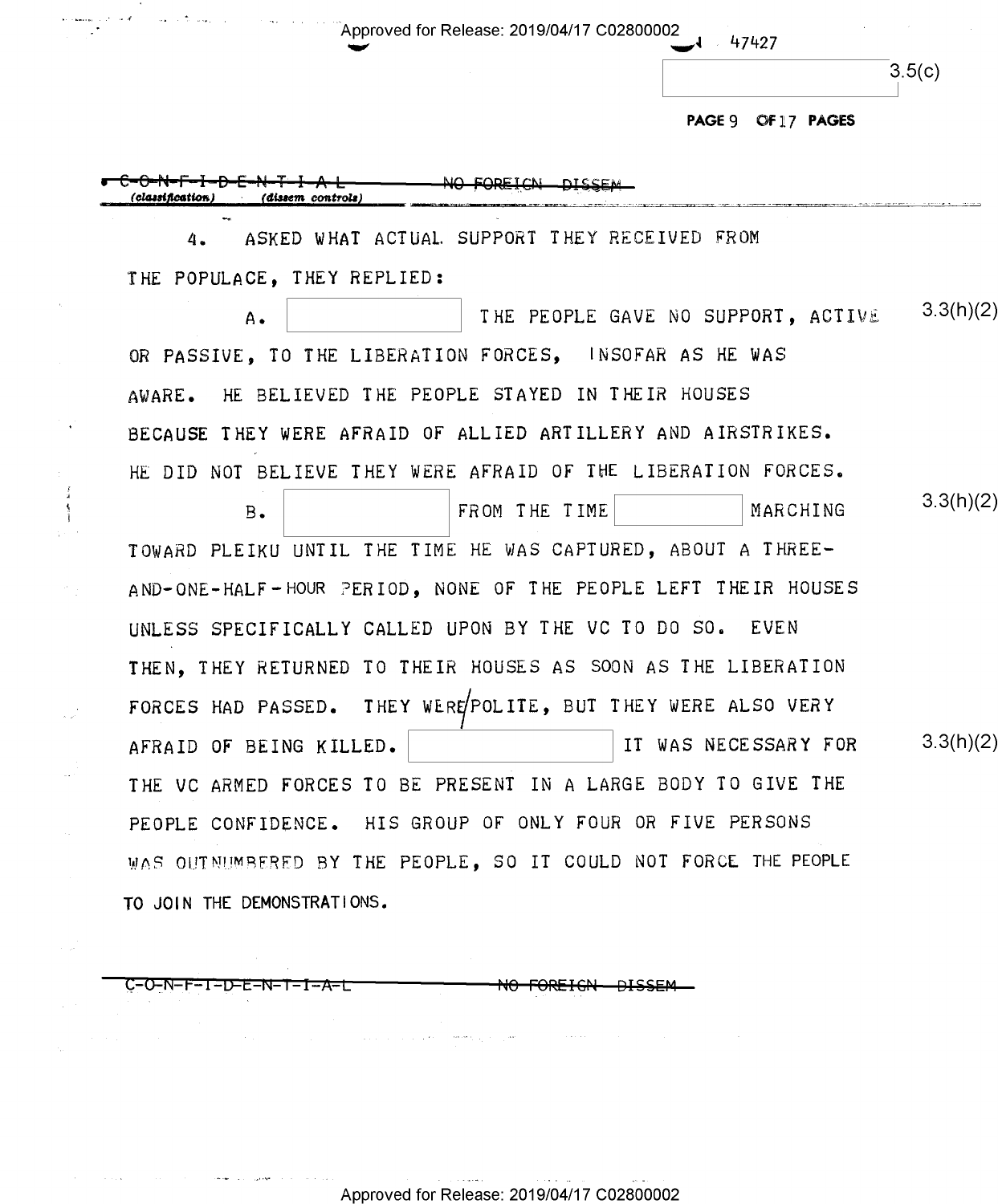Approved for Release: 2019/04/17 C02800002 IN 47427

 $3.5(c)$ 

PAGE 10 OF 1/ PAGES

|    | <u>NO FODEICN DISSEM</u><br>(dissem controls,<br>cla nfication      |           |
|----|---------------------------------------------------------------------|-----------|
|    | THE PEOPLE WERE AFRAID OF LEAVING THEIR<br>с.                       | 3.3(h)(2) |
|    | HOUSES. EVEN THOUGH THE CADRES THEMSELVES DID NOT KNOW WHETHER      |           |
|    | OR NOT VICTORY HAD BEEN WON, THEY EXHORTED THE PEOPLE TO            |           |
| D. | LEAVE THEIR HOUSES BY SAYING THAT PLEIKU HAD BEEN LIBERATED.        |           |
|    | IF THAT DID NOT WORK, THE CADRES FORCED THE PEOPLE OUT TO           |           |
|    | JOIN DEMONSTRATIONS. DURING THE FOUR HOURS TROM WAS                 |           |
|    | MARCHING, HE SAW FROM 150 TO 200 PEOPLE PARTICIPATE IN              |           |
|    | DEMONSTRATIONS. HE WAS AWARE THAT A NUMBER OF PEOPLE ESCAPED        |           |
|    | AND RETURNED TO THEIR HOMES BUT HE DID NOT KNOW HOW MANY.           |           |
|    | THE PEOPLE GAVE NO ASSISTANCE, BUT<br>$D$ .                         | 3.3(h)(2) |
|    | HE WAS SURE THAT FOLLOWING THE LIBERATION OF THE CITY, THE          |           |
|    | PEOPLE WOULD HAVE JOINED THE REVOLUTION AND GIVEN ANY               |           |
|    | ASSISTANCE REQUIRED.                                                |           |
|    | NO ONE GAVE HIS GROUP HELP.<br>Ε.                                   | 3.3(h)(2) |
|    | THE FIGHTING WAS STILL GOING ON, AND THE PEOPLE WERE                |           |
|    | AFRAID TO LEAVE THEIR HOMES.                                        |           |
|    | 5. ASKED IF THEY WERE LED TO BELIEVE THAT CURRENT MILITARY          |           |
|    | ACTION WOULD BE SUPPLEMENTED BY A MAJOR OFFENSIVE IN THE NORTH      |           |
|    | AT KHE SANH OR THE DEMILITARIZED ZONE (DMZ), THE PRISONERS REPLIED: |           |
|    |                                                                     |           |

C9-N-FI-D-E-N-TI-A-L HO-FOREIGN-DISSEM

 $\mathbb{Z}^2$ 

 $\label{eq:2} \frac{1}{\sqrt{2}}\sum_{i=1}^N\frac{1}{\sqrt{2}}\sum_{i=1}^N\frac{1}{\sqrt{2}}\sum_{i=1}^N\frac{1}{\sqrt{2}}\sum_{i=1}^N\frac{1}{\sqrt{2}}\sum_{i=1}^N\frac{1}{\sqrt{2}}\sum_{i=1}^N\frac{1}{\sqrt{2}}\sum_{i=1}^N\frac{1}{\sqrt{2}}\sum_{i=1}^N\frac{1}{\sqrt{2}}\sum_{i=1}^N\frac{1}{\sqrt{2}}\sum_{i=1}^N\frac{1}{\sqrt{2}}\sum_{i=1}^N\frac{1$ 

Approved for Release: 2019/04/17 C02800002

mv ww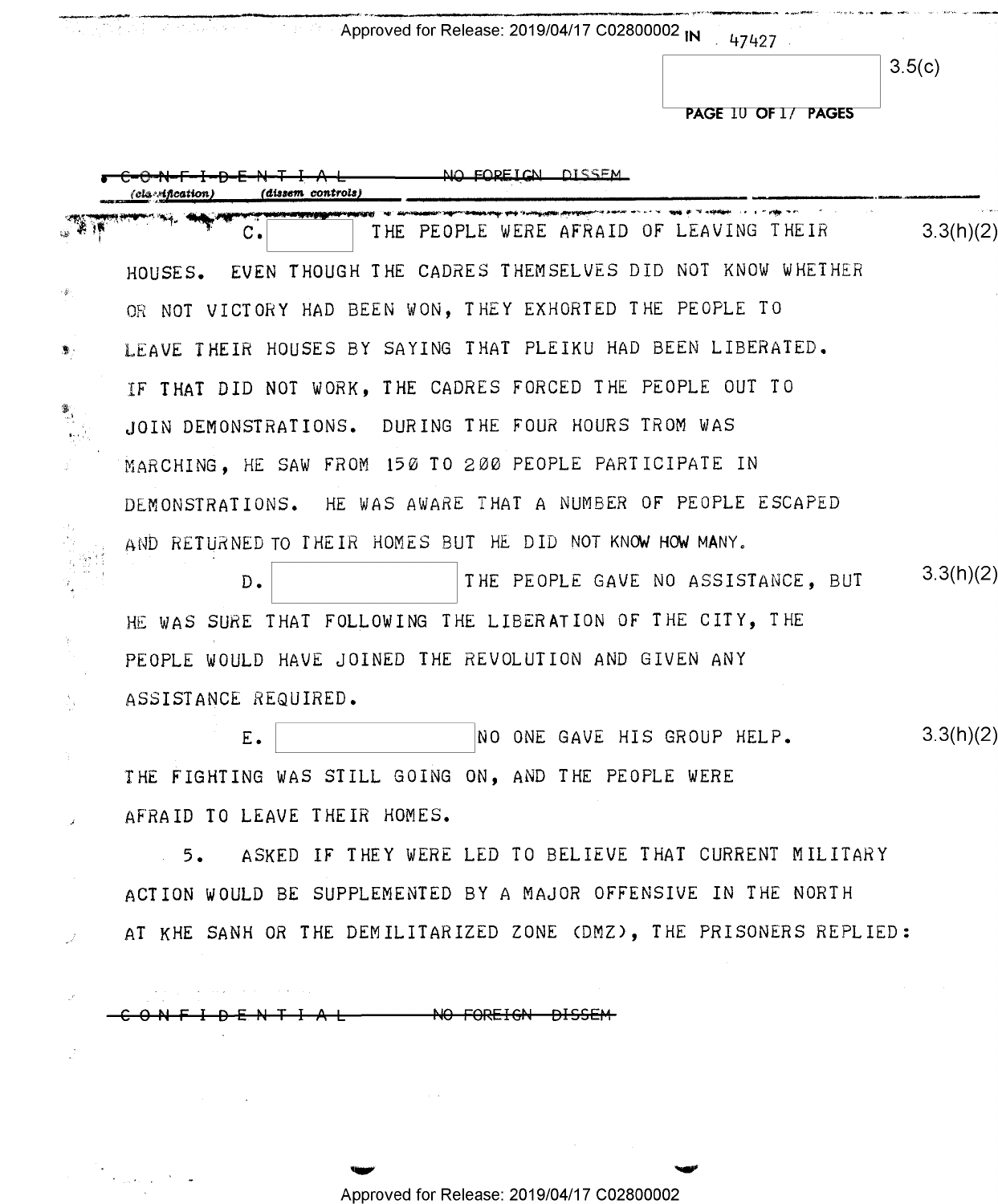$\sim$  "  $\sim$  "  $\sim$  "  $\sim$  "  $\sim$  " Approved for Release: 2019/04/17 C02800002

 $-1N$  . 47427.

PAGE 11 OF 17 PAGES

 $\mathcal{A}^{\mathcal{A}}$  and  $\mathcal{A}^{\mathcal{A}}$ 

|                            | HE KNEW THAT ALL OF SOUTH VIETNAM<br>А.                           | 3.3(h)(2) |
|----------------------------|-------------------------------------------------------------------|-----------|
|                            | WAS TO BE ATTACKED, BUT HE HAD HEARD NOTHING CONCERNING SPECIFIC  |           |
| ś.                         | ATTACKS IN THE QUANG TRI-THUA THIEN (TRI-THIEN)/ DMZ AREA.        |           |
|                            | $B_{\bullet}$<br>HE WAS TOLD THAT MAJOR ATTACKS                   | 3.3(h)(2) |
|                            | WOULD BE LAUNCHED IN THE HUE AND DMZ AREAS WHILE PLEIKU WAS BEING |           |
| $\mathcal{L}^{\text{MSE}}$ | ATTACKED. HE BELIEVED THAT THE TARGETS OF THE ATTACK IN           |           |
|                            | THE PLEIKU AREA WERE THE U.S 4TH INFANTRY DIVISION AND            |           |
|                            | II CORPS HEADQUARTERS AND THAT THE ATTACK WAS PLANNED TO          |           |
| in Suid-                   | PREVENT THESE FORCES IN THE WESTERN HIGHLANDS FROM REINFORCING    |           |
|                            | THE NORTHERN AREA. IN HIS OPINION, THE FOOD AND SUPPLY            |           |
| is t                       | SITUATION IN HUE WERE MORE FAVORABLE THEN IN PLEIKU AND           |           |
| $\gamma_{\rm c}$           | <b>THERLFORE</b><br>THE NORTH MIGHT HAVE MORE IMPORTANCE THAN THE |           |
| ζŒ.                        | WEST IN THE EYES OF THE MILITARY REGION.                          |           |
| 右手                         | $c_{\bullet}$<br>HE WAS AWARE THAT SIMULTANEOUS ATTACKS           | 3.3(h)(2) |
|                            | MOULD BE LABMOURD MATIOMATICE DUT HAD MOT                         |           |

ATTACKS WOULD BE LAUNCHED IN THE TRI—THIEN/DMZ AREA.

WOULD BE LAUNCHED NATIONWIDE, BUT HAD NOT HEARD THAT SPECIFIC

<del>C-O-N-F-I-D-E-N-T-I-A-L</del> NO FOREIGN DISSEM

 $\bar{z}$ 

- '.'-w\.:.'i€\'

 $\begin{split} \mathcal{L}^{\mathcal{A}}_{\mathcal{A}}\left(\mathcal{L}^{\mathcal{A}}_{\mathcal{A}}\right) & = \frac{1}{2} \left( \begin{array}{cc} \mathcal{L}_{\mathcal{A}} & \mathcal{L}_{\mathcal{A}} \\ \mathcal{L}_{\mathcal{A}} & \mathcal{L}_{\mathcal{A}} \end{array} \right) \left( \begin{array}{cc} \mathcal{L}_{\mathcal{A}} & \mathcal{L}_{\mathcal{A}} \\ \mathcal{L}_{\mathcal{A}} & \mathcal{L}_{\mathcal{A}} \end{array} \right) & = \frac{1}{2} \left( \begin{array}{cc} \mathcal{$ 

 $A_{\rm{max}}$  , and  $\sim 100$ 

 $\ddot{\phantom{0}}$ 

 $\begin{array}{c} \mathbb{R}^n \rightarrow \mathbb{R}^n \rightarrow \mathbb{R}^n \rightarrow \mathbb{R}^n \rightarrow \mathbb{R}^n \rightarrow \mathbb{R}^n \rightarrow \mathbb{R}^n \rightarrow \mathbb{R}^n \rightarrow \mathbb{R}^n \rightarrow \mathbb{R}^n \rightarrow \mathbb{R}^n \rightarrow \mathbb{R}^n \rightarrow \mathbb{R}^n \rightarrow \mathbb{R}^n \rightarrow \mathbb{R}^n \rightarrow \mathbb{R}^n \rightarrow \mathbb{R}^n \rightarrow \mathbb{R}^n \rightarrow \mathbb{R}^n \rightarrow \mathbb{R}^n \rightarrow \mathbb{R}^n \rightarrow \mathbb$ 

 $\mathcal{P}$  $\zeta_{11}$  is

 $\mathcal{A}_{\mathcal{A}}$ D)<br>P

**Went a particular** 

 $\label{eq:3.1} \begin{split} \mathcal{L}_{\text{eff}}(\mathbf{r}) &= \mathcal{L}_{\text{eff}}(\mathbf{r}) \mathcal{L}_{\text{eff}}(\mathbf{r}) \mathcal{L}_{\text{eff}}(\mathbf{r}) = \mathcal{L}_{\text{eff}}(\mathbf{r}) \mathcal{L}_{\text{eff}}(\mathbf{r}) \\ &= \mathcal{L}_{\text{eff}}(\mathbf{r}) \mathcal{L}_{\text{eff}}(\mathbf{r}) \mathcal{L}_{\text{eff}}(\mathbf{r}) = \mathcal{L}_{\text{eff}}(\mathbf{r}) \mathcal{L}_{\text{eff}}(\mathbf{r}) \mathcal{L}_{\text{eff}}(\mathbf$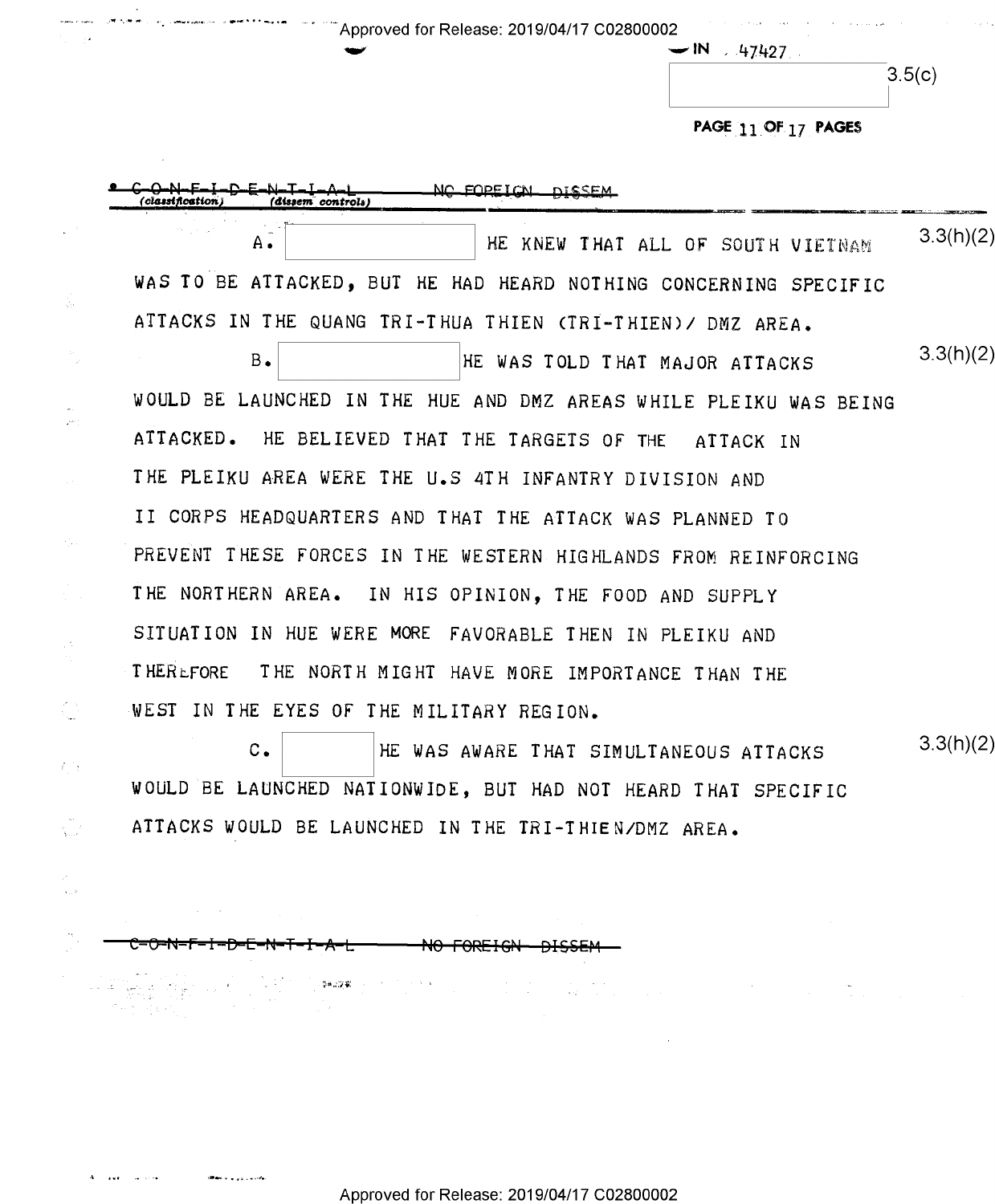PAGE 12 OF 17 PAGES HE WAS NOT AWARE. PRIOR TO BEING  $D 3.3(h)(2)$ CAPTURED, OF ANY SPECIFIC LOCATIONS THAT WERE TO BE ATTACKED. HE WAS TOLD THAT ALL OF SOUTH Ε.  $3.3(h)(2)$ VIETNAM WOULD BE ATTACKED; HOWEVER, THE TRI-THIEN AREAS OF THE DMZ WERE NOT SPECIFICALLY MENTIONED. ASKED IF THEY WERE AWARE OF ANY EFFORT TO ORGANIZE  $6.$ AN "ALLIANCE FOR PEACE AND DEMOCRACY" AS A COALITION MOVEMENT TO NEGC TIATE WITH THE NATIONAL LIBERATION FRONT (NFLSV), THE PRISONERS REPLIED:  $3.3(h)(2)$ HE HAD NOT HEAR OF ANY A. PLAN FOR A COALITION GOVERNMENT, OR OF AN ALLIANCE ESTABLISHED TO ORGANIZE A COALITION GOVERNMENT. HE WAS TOLD BY CADRES THAT A  $3.3(h)(2)$  $B -$ COALITION GOVERNMENT MIGHT REPLACE THE NFLSV AND BECOME THE SOUTH VIETNAMESE GOVERNMENT.  $3.3(h)(2)$ HE HAD HEARD THAT A POLITICAL COALITION  $C_{\bullet}$ OF SORTS WAS TO BE FORMED FOLLOWING THE FIGHTING BETWEEN THE LIBERATION ARMED FORCES AND NATIONALIST TROOPS. HE KNEW OF NO PLANS CONCERNING EITHER AN ALLIANCE OR A GOVERNMENT BY COALITION.

Approved for Release: 2019/04/17 C02800002

47427

 $3.5(c)$ 

NO FORFIGN DISSEM <del>▞▃▞▃▚▙▟▜▃▛▄▐▃▜▄▛▄▞</del>

Approved for Release: 2019/04/17 C02800002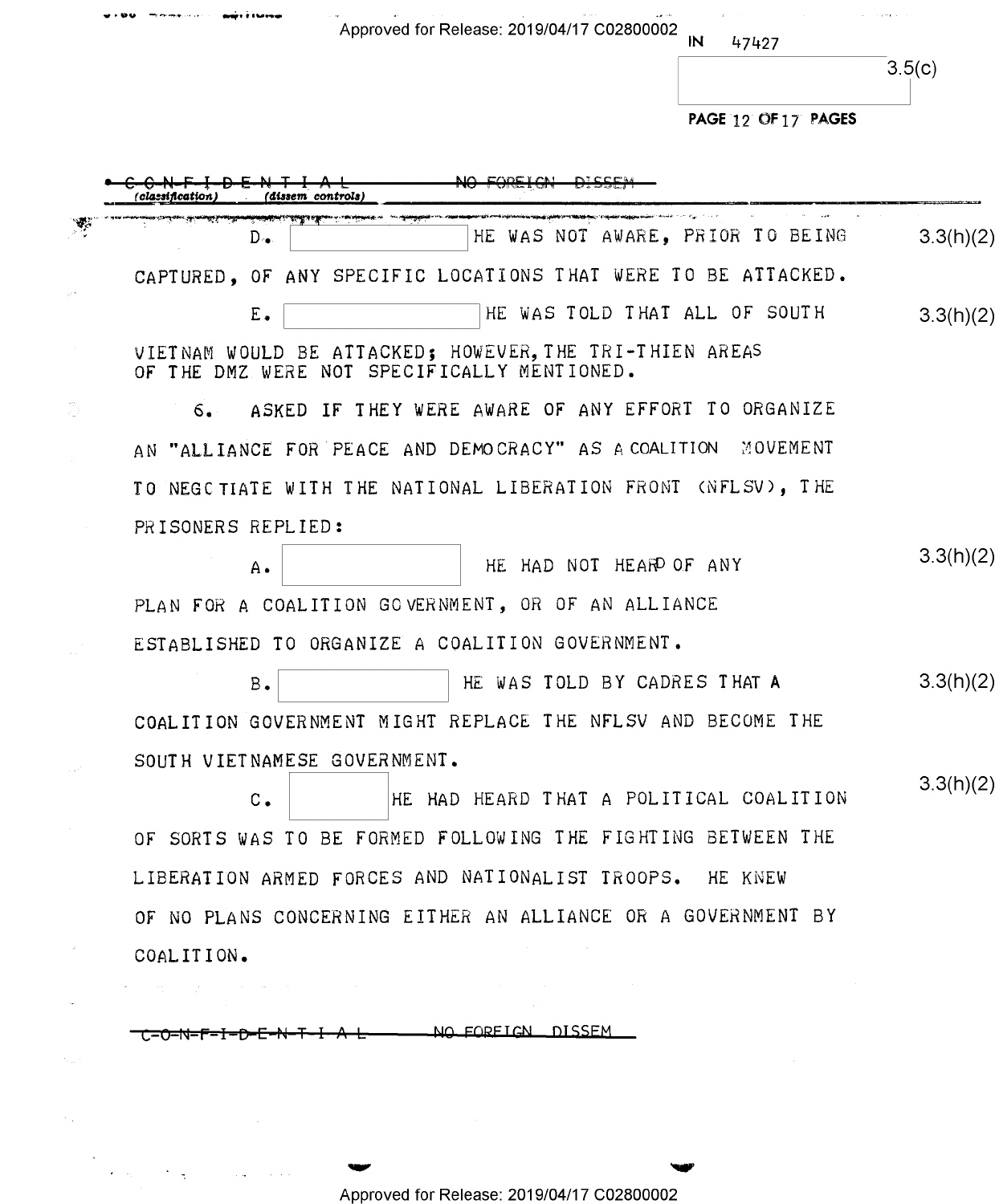$\blacksquare$ 

 $\rightarrow$  47427

3.5(C)

PAGE 13 OF 17 PAGES

| NO FOREIGN<br>DISSEM<br>(classification)<br>(dissem controls) |           |
|---------------------------------------------------------------|-----------|
| D.<br>HE HAD HEARD THAT THERE WOULD BE                        | 3.3(h)(2) |
| A COALITION GOVERNMENT WITHIN THE NEAR FUTURE WHICH WOULD     |           |
| COORDINATE WITH THE NFLSV TO SETTLE THE WAR.                  |           |
| Ε.<br>HE WAS TOLD BY POLITICAL CADRES                         | 3.3(h)(2) |
| THAT POSSIBLY, FOLLOWING VICTORY, A COALITION GOVERNMENT      |           |
| WOULD BE ORGANIZED IN ORDER TO CARRY ON DISCUSSIONS WITH THE  |           |

IHAT POSSIBLY, FOLLOWING VICTORY, A COALITION GOVERNMENT WOULD BE ORGANIZED IN ORDER TO CARRY ON DISCUSSIONS WITH THE NFLSV AND EVENTUALLY TO REUNIFY NORTH AND SOUTH VIETNAM. IN HIS OPINION A COALITION GOVERNMENT OR EVEN A FRONT WOULD BE IDEAL FOR ESTABLISHING PEACE AND INDEPENDENCE IN SOUTH VIETNAM. <sup>A</sup>COALITION GOVERNMENT OR FRONT WOULD HAVE THE PARTICULAR ADVANIAGE OF NOT BEING CONSIDERED AN ORGAN OF THE COMMUNIST PARTY AS THE NFLSV IS. <sup>A</sup>COALITION GOVERNMENT OR FRONT WOULD APPEAL PARTICULARLY TO THOSE ELEMENTS IN SOUTH VIETNAMESE SOCIETY WHO MOST STRONGLY OBJECT TO A COMMUNIST GOVERNMENT; <sup>A</sup>COALITION GOVERNMENT WOULD PERMIT THEM TO PARTICIPATE FREELY IN GOVERNMENT AFFAIRS.

7. ASKED IF THEY WERE AWARE OF ANY PLANS FOR FOLLOW—UP SIEPS IN THE CURRENT STRATEGI, THE PRISONERS ANSWERED:

<sup>33</sup>A¢[:::::::::::::::] IN THE EVENT THAT souTH VIETNAM IS NOT COMPLETELY LIBERATED, THE OBJECTIVES OF THE NFLSV WILL

 $3.3(h)(2)$ 

<del>C-O-N-F-I-D-E-N-T-I-A-L</del> NO FOREIGN DISSEM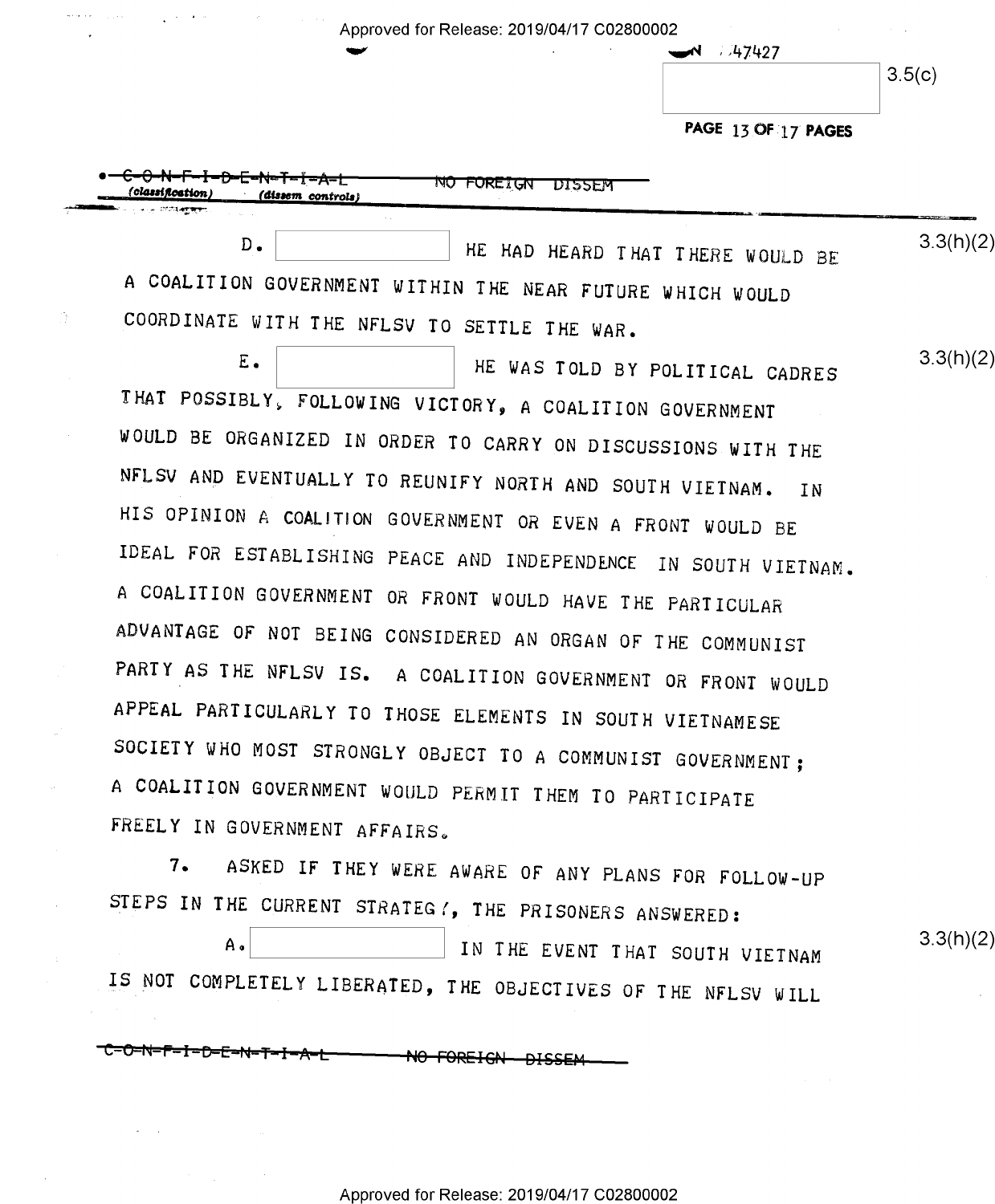Approved for Release: 2019/04/17 C02800002<sub>IN</sub> 47427

.<br>Sultan Alan Hermer Str

 $3.5(c)$ 

## PAGE 14 OF 17 PAGES

(classification) (dissem controls) REMAIN UNCHANGED AND WILL CONTINUE TO BE PURSUED BY METHODS USED PREVIOUSLY. THE NFLSV WILL NOT FADE AWAY, BUT, IF NECESSARY. WILL WITHDRAW TO ITS BASES AND CONTINUE THE STRUGGLE. ALL COMMANDERS AND SOLDIERS KNOW THAT IN ALL AREAS AND WITH ALL UNITS THERE WILL BE TIMES OF TOTAL VICTORY AND TIMES OF SMALL DEFEATS AND SOMETIMES THERE WILL EVEN BE LARGE DEFEATS. BUT TO ACCOMPLISH THE REVOLUTION ALL THAT IS

PA.

 $\xi_{\rm c}$ 

 $\mathcal{V}_T$ 

剪

 $3.3(h)(2)$ ACCORDING TO HIS POLITICAL CADRE,  $B -$ STRATEGY WOULD CONTINUE TO BE THE SAME AS BEFORE THE ATTACKS IN THE EVENT SOUTH VIETNAM IS NOT COMPLETELY LIBERATED. THE POLITICAL CADRE SAID THAT THIS WAS POSSIBLE BECAUSE ONLY ONE-THIRD OF THE LIBERATION ARMED FORCES HAD BEEN COMMITTED AND THAT TWO-THIRDS WERE STILL IN RESERVE. IN ADDITION, LARGE AMOUNTS OF ASSISTANCE WERE BEING RECEIVED FROM FOREIGN COUNTRIES AND CONSEQUENTLY THE NFLSV WOULD HAVE AMPLE SUPPLIES. FOR EXAMPLE, THE ARMED FORCES ONCE HAD ONLY 60MM AND 81/82MM MORTARS FOR HEAVY-WEAPONS SUPPORT AND NOW WITH FOREIGN AID THEY HAVE ROCKETS AND VERY LARGE MORTARS EVEN AT BATTALLION LEVEL.  $\sim 100$  km s  $^{-1}$ 

<del>-0 N F I -D E N T I -A L</del> <del>- NO FOREIGN- DISSEM-</del>

NECESSARY IS THE DETERMINATION TO SUCCEED.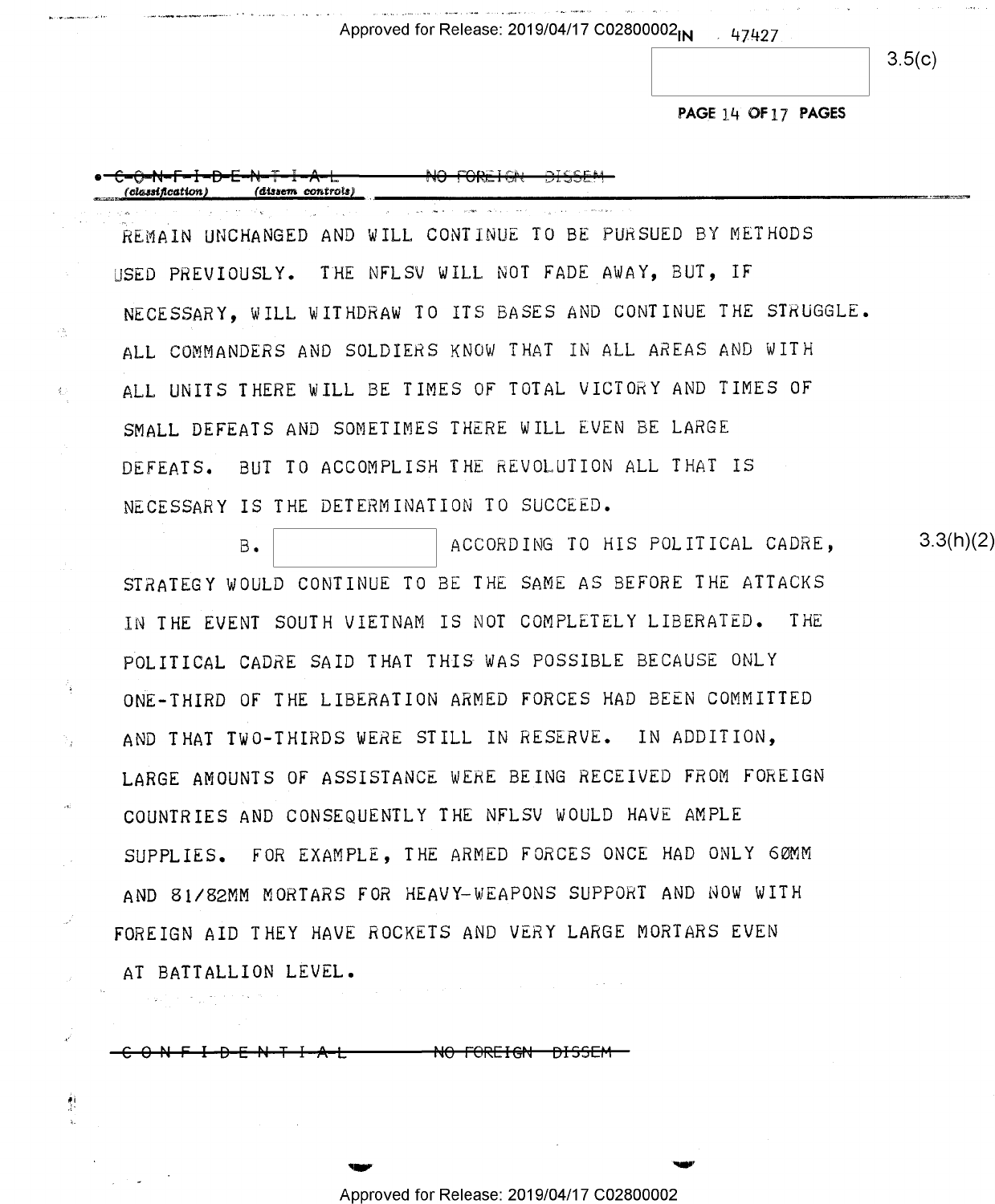| appears of the first paper | Approved for Release: 2019/04/17 C02800002 | <b>ALCOHOL: YES</b><br>All Arrest |
|----------------------------|--------------------------------------------|-----------------------------------|
| . .                        | 47427                                      | 3.5(c)                            |
|                            | PAGE 15 OF 17 PAGES                        |                                   |

 $\label{eq:2.1} \frac{1}{2} \sum_{i=1}^n \frac{1}{2} \sum_{j=1}^n \frac{1}{2} \sum_{j=1}^n \frac{1}{2} \sum_{j=1}^n \frac{1}{2} \sum_{j=1}^n \frac{1}{2} \sum_{j=1}^n \frac{1}{2} \sum_{j=1}^n \frac{1}{2} \sum_{j=1}^n \frac{1}{2} \sum_{j=1}^n \frac{1}{2} \sum_{j=1}^n \frac{1}{2} \sum_{j=1}^n \frac{1}{2} \sum_{j=1}^n \frac{1}{2} \sum_{j=1}^n \frac{$ 

 $\sim 10^7$ 

| NO FOREIGN<br>'dissem controls)<br>classification.             |           |
|----------------------------------------------------------------|-----------|
| $c_{\bullet}$<br>OTHER THAN THE LIBERATION OF VIETNAM, HE      | 3.3(h)(2) |
| HAD HEARD OF NO PLANS CONCERNING ALTERNATIVE OBJECTIVES. IN    |           |
| RESPONSE TO THE QUESTIONS OF SOME SOLDIERS REGARDING WHAT      |           |
| WOULD HAPPEN IF PLEIKU WERE NOT LIBERATED, A POLITICAL CADRE   |           |
| ANSWERED BY RIDICULING THE SOLDIERS.<br>NO IDEA WHAT           | 3.3(h)(2) |
| THE NFLSV WOULD DO IN THE EVENT PLEIKU WAS NOT LIBERATED.      |           |
| $D$ .<br>POLITICAL CADRES SAY THAT IN THE                      | 3.3(h)(2) |
| EVENT COMPLETE VICTORY IS NOT ACHIEVED, STRATEGY WILL CONTINUE |           |
| TO BE ATTACKS ON THE CITY AND SABOTAGE ACTIVITIES IN ALL       |           |
| URBAN AREAS, AND THE CONTINUED REINFORCEMENT AND BUILD-UP      |           |
| OF THE LIBERATION ARMED FORCES SO THAT THEY CAN ANNIHILATE THE |           |
| GVN/ALLIED ARMED FORCES.                                       |           |
| $E_{\bullet}$<br>THE NFLSV CONSIDERS THAT IT                   | 3.3(h)(2) |
| CAN SUFFER LOSSES OR INDECISIVE BATTLES AT A LOCAL LEVEL       |           |
| WITHOUT LOSING GENERALLY. CONSEQUENTLY IT CONSIDERS THAT       |           |
| WHILE IT MAY BE POSSIBLE TO SUFFER A LOSS AT THE LOCAL         |           |
| LEVEL IN ONE PARTICULAR AREA, THIS WOULD NOT CONSTITUTE        |           |
| A LOSS OVER ALL, OR AT ALL, BECAUSE VICTORIES IN OTHER LOCAL   |           |
| AREAS MAY COMPENSATE.                                          |           |

-C-O-N-F-I-D-E-N-T-I-A-L NO FOREIGN DISSEM

 $\sim 10^{11}$ 

Approved for Release: 2019/04/17 C02800002

 $\label{eq:2.1} \frac{1}{\sqrt{2}}\int_{\mathbb{R}^3}\frac{1}{\sqrt{2}}\left(\frac{1}{\sqrt{2}}\int_{\mathbb{R}^3}\frac{1}{\sqrt{2}}\left(\frac{1}{\sqrt{2}}\int_{\mathbb{R}^3}\frac{1}{\sqrt{2}}\left(\frac{1}{\sqrt{2}}\int_{\mathbb{R}^3}\frac{1}{\sqrt{2}}\right)\frac{1}{\sqrt{2}}\right)\frac{1}{\sqrt{2}}\right)=\frac{1}{2}\int_{\mathbb{R}^3}\frac{1}{\sqrt{2}}\int_{\mathbb{R}^3}\frac{1}{\sqrt{2}}\int_{\mathbb$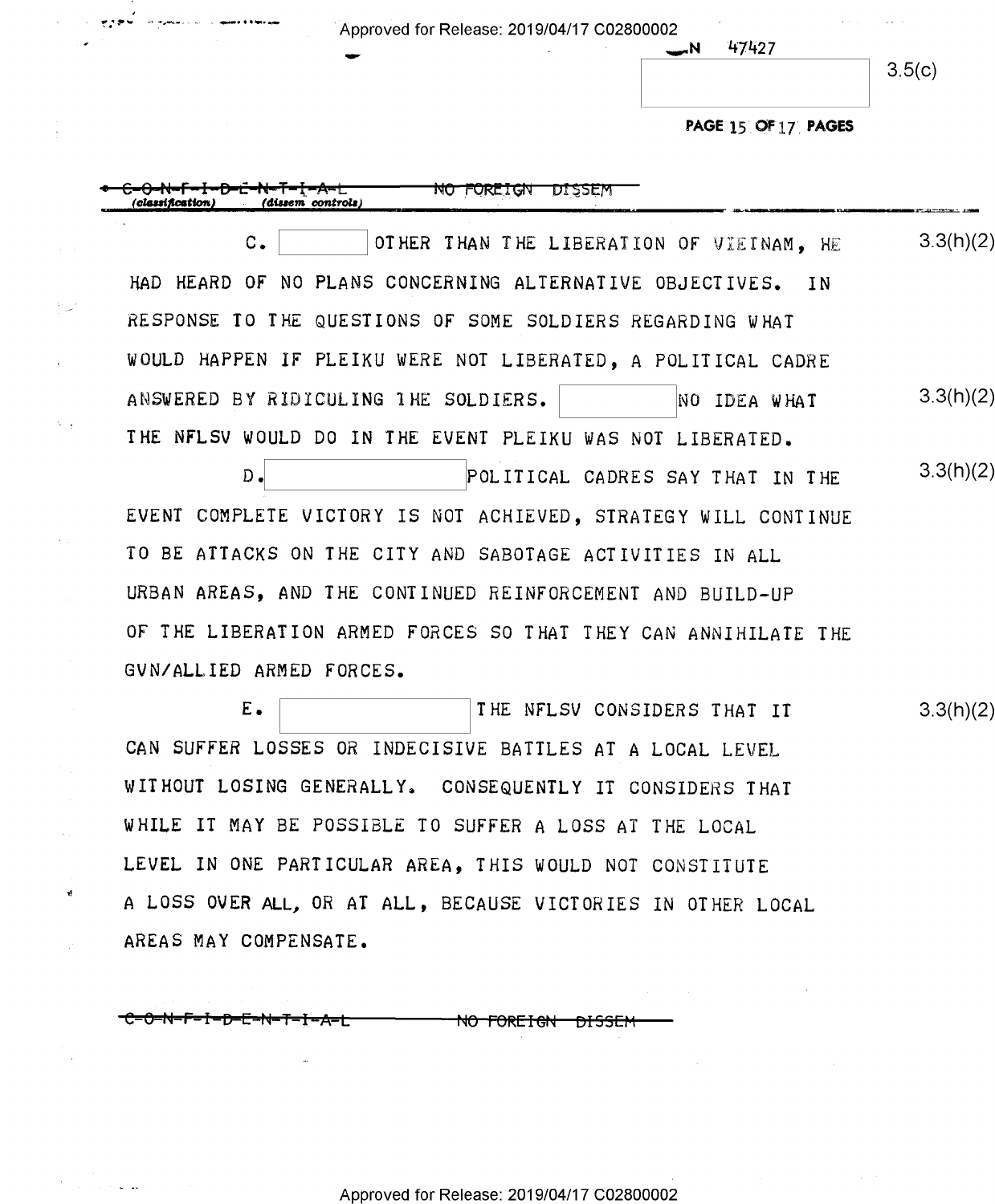|                   | Approved for Release: 2019/04/17 C02800002<br>$IN = 47427$    |                     |           |
|-------------------|---------------------------------------------------------------|---------------------|-----------|
|                   |                                                               |                     | 3.5(c)    |
|                   |                                                               | PAGE 16 OF 17 PAGES |           |
|                   | (cl <b>assificati</b> on)<br>$(dissem \text{ controls})$      |                     |           |
|                   | 8. ASKED HOW THEY THOUGHT THE NFLSV OR HANOI WOULD            |                     |           |
|                   | EXPLAIN AN INDECISIVE MILITARY CONCLUSION TO CURRENT MILITARY |                     |           |
|                   | ACTION, THE PRISONERS REPLIED AS FOLLOWS:                     |                     |           |
|                   | WHETHER CURRENT MILITARY ACTION<br>Α.                         |                     | 3.3(h)(2) |
|                   | IS DECISIVE OR NOT, THE NFLSV, IF NOT ENTIRELY                |                     |           |
|                   | SUCCESSFUL, WILL MERELY CONTINUE ON WITH THE STRUGGLE         |                     |           |
|                   | NO EXPLANATIONS WILL BE NECESSARY.                            |                     |           |
|                   | $B$ .<br>REGARDLESS OF THE RESULTS OF THE                     |                     | 3.3(h)(2) |
|                   | RECENT ATTACKS THE NFLSV WILL NOT ADMIT TO LARGE LOSSES.      |                     |           |
|                   | THE FRONT HAS ALWAYS STATED THAT "TO FIGHT IS TO LOSE MEN".   |                     |           |
|                   | DESPITE LOSSES THE FRONT WILL CONTINUE TO FIGHT. EVEN IF      |                     |           |
| <b>Contract</b>   | THE FRONT HAS TO RESORT TO GUERRILLA WARFARE AND TO THE       |                     |           |
| - 50              | USE OF THE "THREE ARROWS" TACTIC, IT WILL CONTINUE TO FIGHT.  |                     |           |
|                   | c.<br>THE FRONT EXPECTED HEAVY LOSSES, BUT                    |                     | 3.3(h)(2) |
|                   | REGARDLESS OF WHETHER THE LOSSES WERE LARGE OR SMALL, THE     |                     |           |
|                   | FRONT WILL NOT DISSEMINATE THE RESULTS OF THE MISSIONS,       |                     |           |
|                   | ACHIEVED OR NOT.<br>THE FRONT WILL STATE                      |                     | 3.3(h)(2) |
| $\chi_{\omega}$ ) | THAT FIGHTING WILL CONTINUE AS BEFORE.                        |                     |           |
| - 3               |                                                               |                     |           |
|                   | <b>NO FOREIGN</b><br>-1-A-L<br><u>DI 22FW</u>                 |                     |           |
|                   |                                                               |                     |           |

'av 'I!'

 $\sum_{i=1}^{n}$ 

 $\overline{\mathcal{L}}$ 

 $\begin{aligned} \sum_{\substack{\mathbf{p} \in \mathcal{P}(\mathbf{p}) \\ \mathbf{p} \in \mathcal{P}(\mathbf{q}) \\ \mathbf{p} \in \mathcal{P}(\mathbf{q})}} & \sum_{\substack{\mathbf{p} \in \mathcal{P}(\mathbf{p}) \\ \mathbf{p} \in \mathcal{P}(\mathbf{p}) \\ \mathbf{p} \in \mathcal{P}(\mathbf{p}) \\ \mathbf{p} \in \mathcal{P}(\mathbf{p})}} & \sum_{\substack{\mathbf{p} \in \mathcal{P}(\mathbf{p}) \\ \mathbf{p} \in \mathcal{P}(\mathbf{p}) \\ \mathbf{p}$